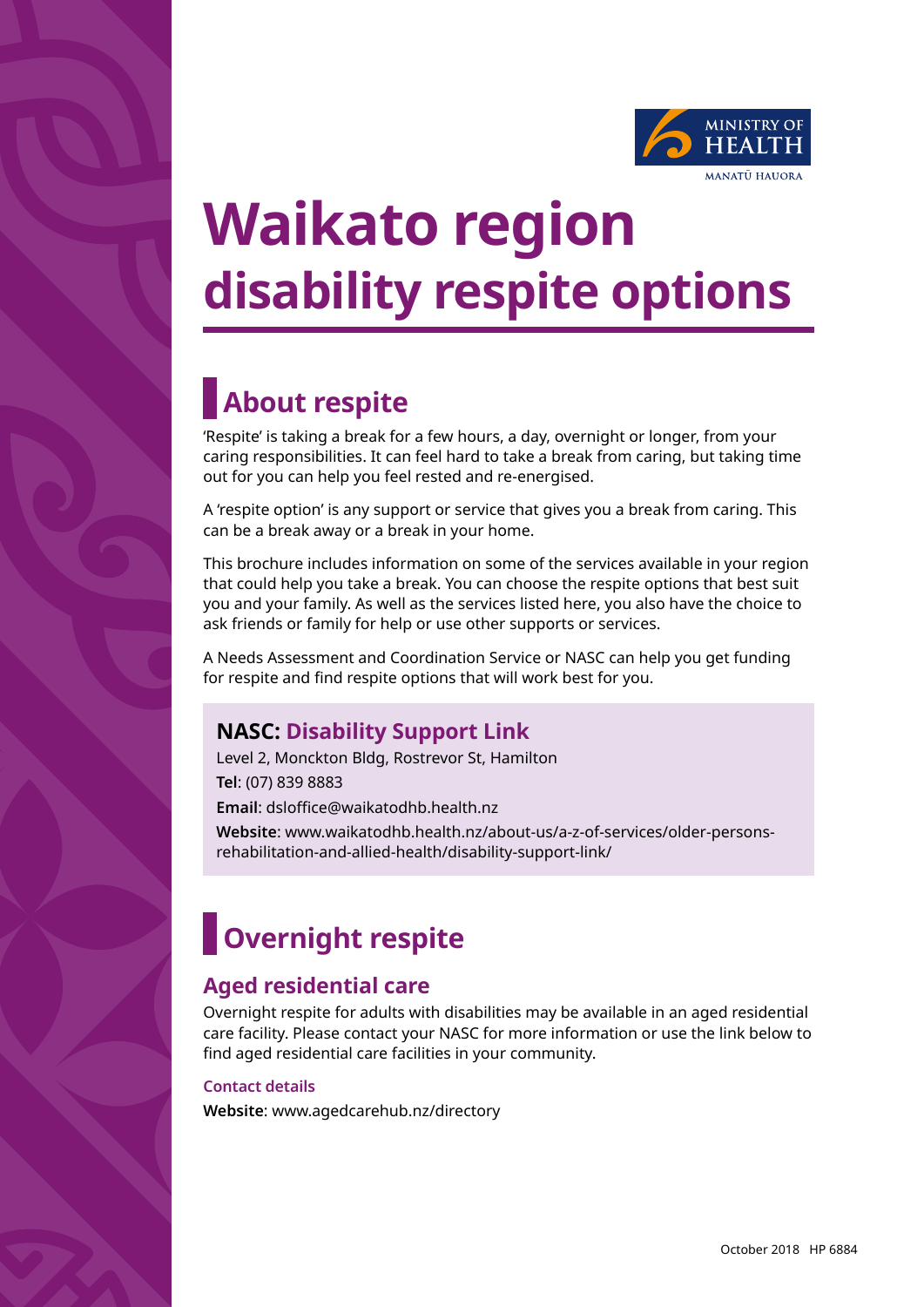## **CCS Disability Action (Te Whare Poi Poi)**

Overnight respite for children and young people in a dedicated respite house.

#### **Contact details**

Please contact your NASC to find out more.

## **Community Living (Leong Ave)**

Overnight respite for children and young people in a dedicated respite house.

**Contact details** Please contact your NASC to find out more.

## **Community residential houses**

Overnight respite for adults with disabilities may be available in an established home for adults with disabilities.

#### **Contact details**

Please contact your NASC to find out more.

### **Laura Ferguson Trust**

Overnight respite for adults in a dedicated respite house.

**Contact details**  Please contact your NASC to find out more.

## **Spectrum Care**

Overnight respite for adults in an established community residential house.

**Contact details** Please contact your NASC to find out more.

## **Weekday activities**

## **Achievement House**

Weekday activities for adults in Cambridge.

**Contact details Tel**: (07) 827 7441

## **Aged care day care programmes**

Some aged care providers run daytime activity programmes that are suitable for adults with disabilities.

#### **Contact details**

**Website:** www.agedcarehub.nz/directory/activities-programmes/day-care-programmes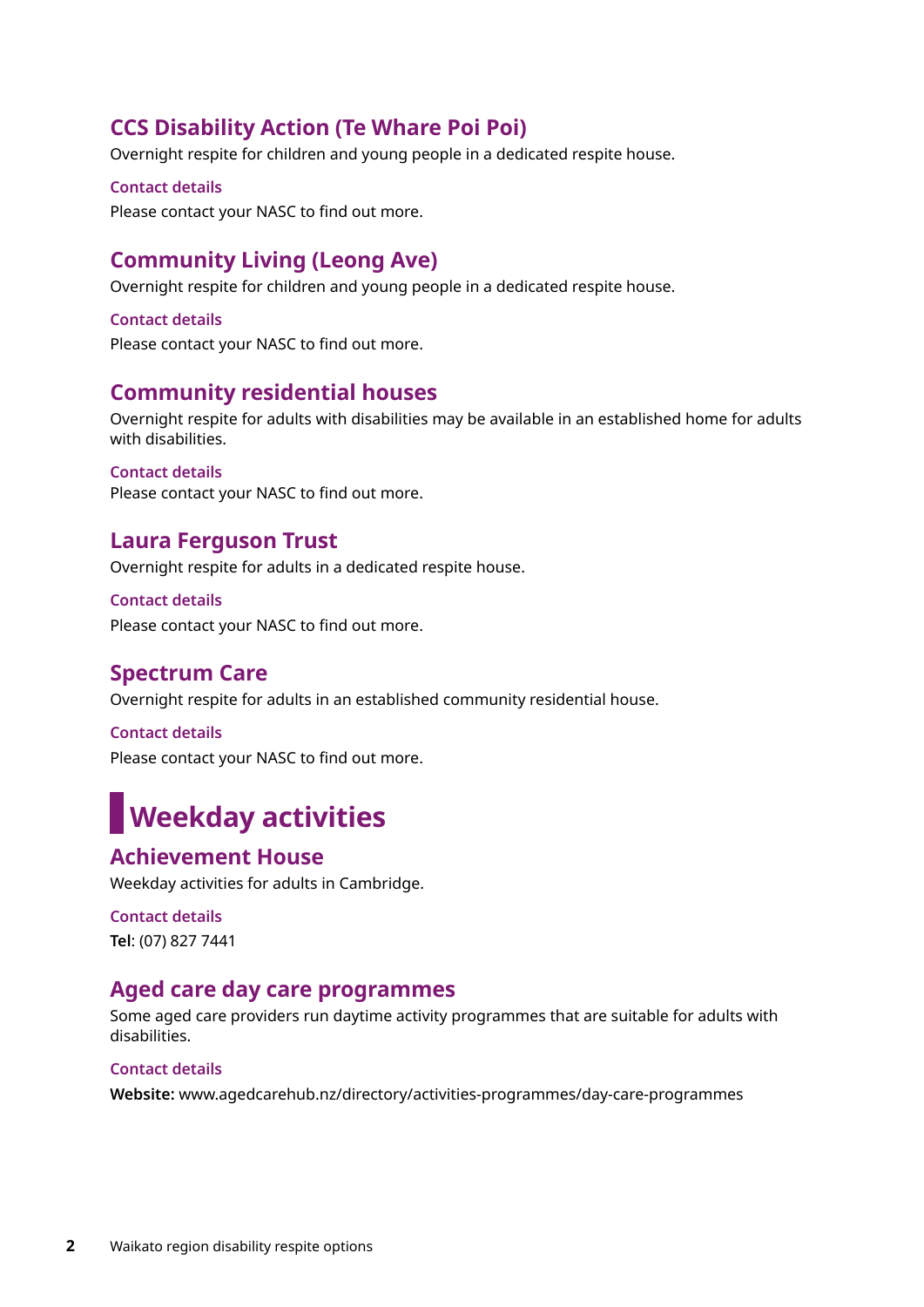## **Career Moves**

Supported employment services.

**Contact details Tel**: (07) 839 7367 **Email**: info@careermoves.org.nz

## **CCS Disability Action**

Works with disabled people aged between 16 and 65 years, who are not currently in school and are looking to build their community connections or move into employment.

#### **Contact details**

17 Claudelands Road, Hamilton 3216 **Tel**: (07) 853 9761 or 0800 227 2255 **Email**: Waikato.Admin@ccsDisabilityAction.org.nz **Website**: www.ccsdisabilityaction.org.nz

## **Community Living**

Provides a range of options for group and individual support. Activities and programmes include life skills, education and training, leisure and recreational pursuits, and volunteer, employment, cultural and community group involvement.

#### **Contact details**

**Tel**: (07) 834 3700 **Email**: enquiries@communityliving.org.nz **Website**: http://communityliving.org.nz

## **Coromandel Independent Living Trust**

The programme supports people who have a mental health issue and/or intellectual and physical disability. Participants cook and eat lunch together daily, learn new computer skills, create art, garden and prepare catering for events.

#### **Contact details**

The Resource Centre, 45 Tiki Road, Coromandel 3506 **Tel**: (07) 866 8358 **Email**: cilt@cilt.org.nz **Website**: http://cilt.org.nz

## **Enrich +**

A range of services for children, young people and adults.

#### **Contact details**

**Tel**: 0800 367 424 **Website**: www.enrichplus.org.nz

## **IDEA Services**

Daytime activities for adults in Waihi, Otorohanga, Hamilton and Huntly.

**Contact details Tel**: (07) 834 7200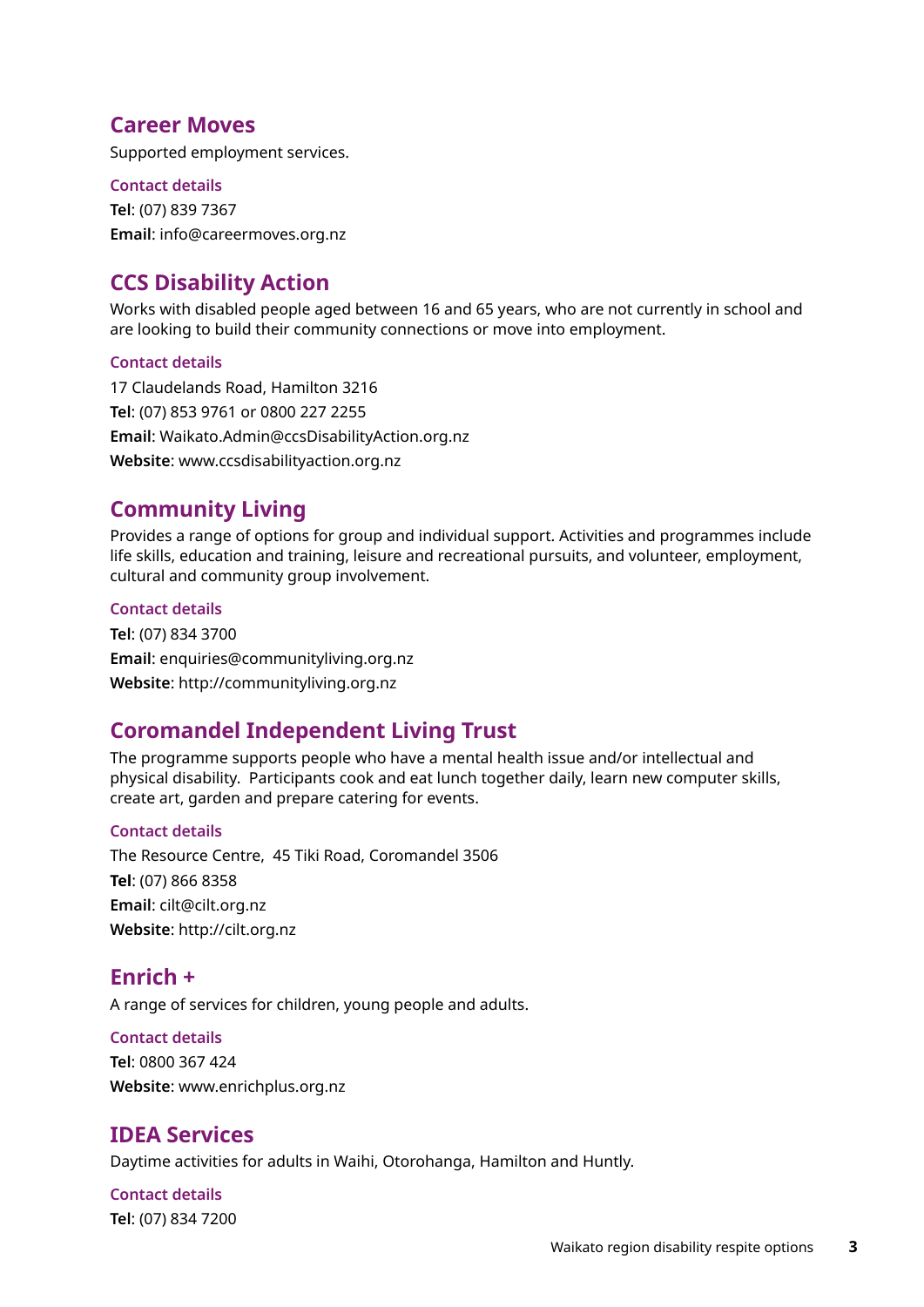## **Interactionz**

Interactionz focus is on helping disabled people to develop the skills and confidence needed to live a more rewarding and independent life.

#### **Contact details**

113c Ruakura Lane, Hamilton 3214 **Tel**: (07) 859 0249 **Email**: admin@interactionz.org.nz

### **South Waikato Achievement Trust**

Weekday activities for adults.

**Contact details Website**: www.swac.co.nz/residential

## **The Supported Life Style Hauraki Trust**

Weekday activities for adults.

**Contact details Website**: http://suplife.org.nz

## **Out-of-school care and early childhood education**

## **Before and after school care, school holiday programmes**

A number of organisations provide out-of-school care, which includes before and after school and during the school holidays. Some mainstream services will have experience and skills in supporting children with disabilities.

**Contact details**

**Website**: www.familyservices.govt.nz/directory

## **Enrich**

School Holiday programme for children with autism.

**Contact details Website**: http://enrichplus.org.nz/services-2/spectrum-energy/school-holiday-programme

## **In-home childcare and early childhood education**

Early childhood education (ECE) provides education and care for children before they go to primary school. There are many different types of early childhood education providers, including daycare centres, kindergartens, home-based childcare, kōhanga reo nannies, playcentre and play groups. Find all types of early childhood education in your community from the website below.

#### **Contact details**

**Website**: www.educationcounts.govt.nz/find-an-els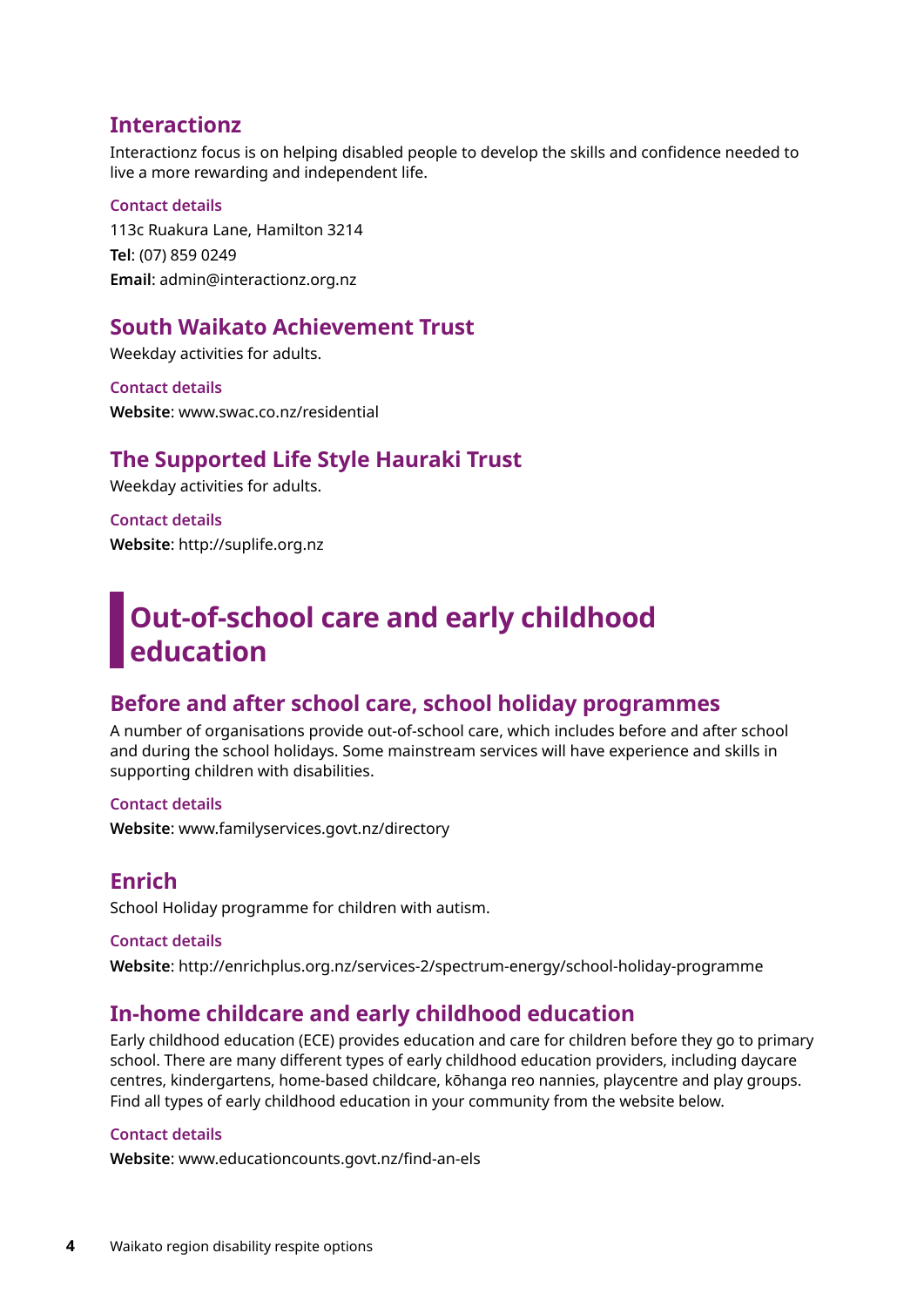## **Spectrum Care School Holiday Programme**

Two school holiday programmes catering for high needs children and more independent young people.

## **Contact details**

**Tel**: 0508 NAVIG8 (0508 628 448) **Email**: SchoolHolidayProgramme@spectrumcare.org.nz **Website**: www.spectrumcare.org.nz

## **Sporting, social and recreational activities**

## **Autism NZ Lego® Club**

Lego® Club is for primary school aged children diagnosed with Autism Spectrum Disorder.

#### **Contact details**

Autism New Zealand Waikato Branch, 57 Sunshine Avenue, Te Rapa, Hamilton 3200 PO Box 406 Hamilton Mail Centre, Hamilton 3200 **Tel**: (07) 849 2896 or 022 183 1532 **Website**: www.autismnz.org.nz

## **Boccia New Zealand**

Boccia New Zealand promotes and supports the sport of boccia among all people with a physical disability throughout New Zealand.

#### **Contact details**

**Website**: www.boccia.org.nz

## **Enrich + Lego® Club**

A fun and interactive group for younger children and teenagers. The aim of the group is to develop communication, social skills and friendships through a joint love of Lego®.

#### **Contact details**

**Website**: http://enrichplus.org.nz/services-2/spectrum-energy/lego-club

## **Enrich Youth +**

If you are interested in extending your social circles, building friendships, confidence and learning new skills then Youth+ is the group for you. \$15 per session – groups run Wednesday nights (term time) 7pm–9pm in Hamilton. Ages 13–25 years.

#### **Contact details**

**Website**: http://enrichplus.org.nz/services-2/spectrum-energy/youth

## **Halberg AllSports**

The Halberg Disability Sport Foundation enables physically disabled New Zealanders to participate in sport and recreation.

#### **Contact details**

**Website**: www.halbergallsports.co.nz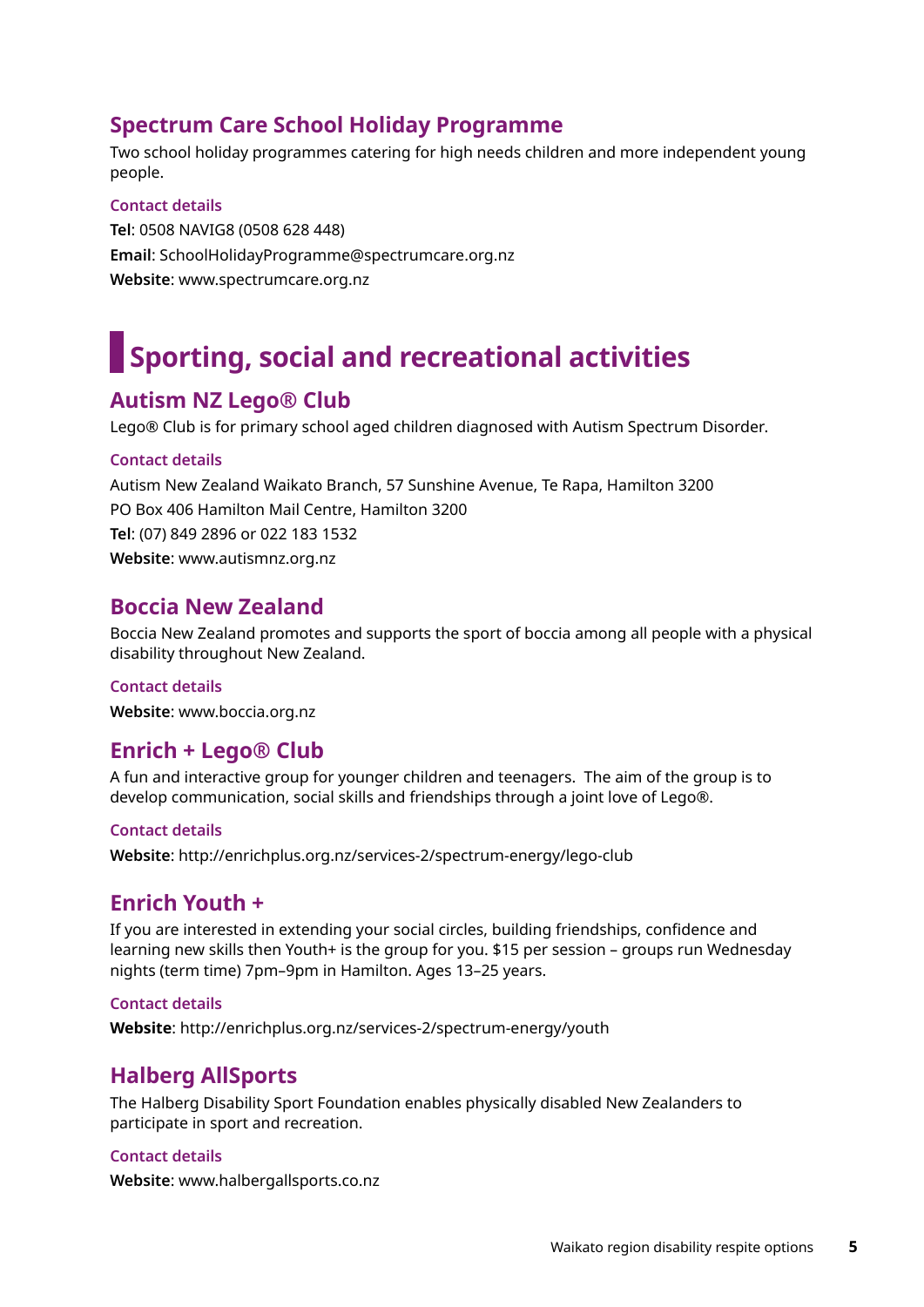## **Hamilton Yacht club**

Sailing lessons.

#### **Contact details**

**Website**: www.hyc.org.nz/junior-classes/starling-2

## **New Zealand Riding for the Disabled**

New Zealand Riding for the Disabled (NZRDA) provides opportunities for anyone with a disability to enjoy safe, stimulating and therapeutic horse riding and horse-related activities.

#### **Contact details**

**Email**: admin@rda.org.nz **Website**: www.rda.org.nz

### **Recreate**

Social and recreational activities for children and young people aged 10–35 years.

#### **Contact details**

**Tel**: (09) 638 5364 **Email**: info@recreate.org.nz **Website**: www.recreate.org.nz

## **Special Olympics**

Special Olympics provides year-round sports training and athletic competition in a variety of Olympic-type sports for children and adults with an intellectual disability.

#### **Contact details**

**Email**: info@specialolympics.org.nz **Website**: www.specialolympics.org.nz

## **StarJam**

Music and dance workshops for young people with disabilities.

**Contact details** PO Box 1305 Waikato Mail Centre, Hamilton 3240 **Tel**: (07) 211 7576 **Email**: info@starjam.org

## **The Cowshed**

A purpose-built environment for people with physical and intellectual disabilities on a lifestyle block.

The facility is also available for use for respite care, for up to one person with their own carer overnight, or after school as required. The Cowshed welcomes all people regardless of disability to visit for a casual or regular visit with their own carers.

#### **Contact details**

**Website**: www.facebook.com/JacksCowShed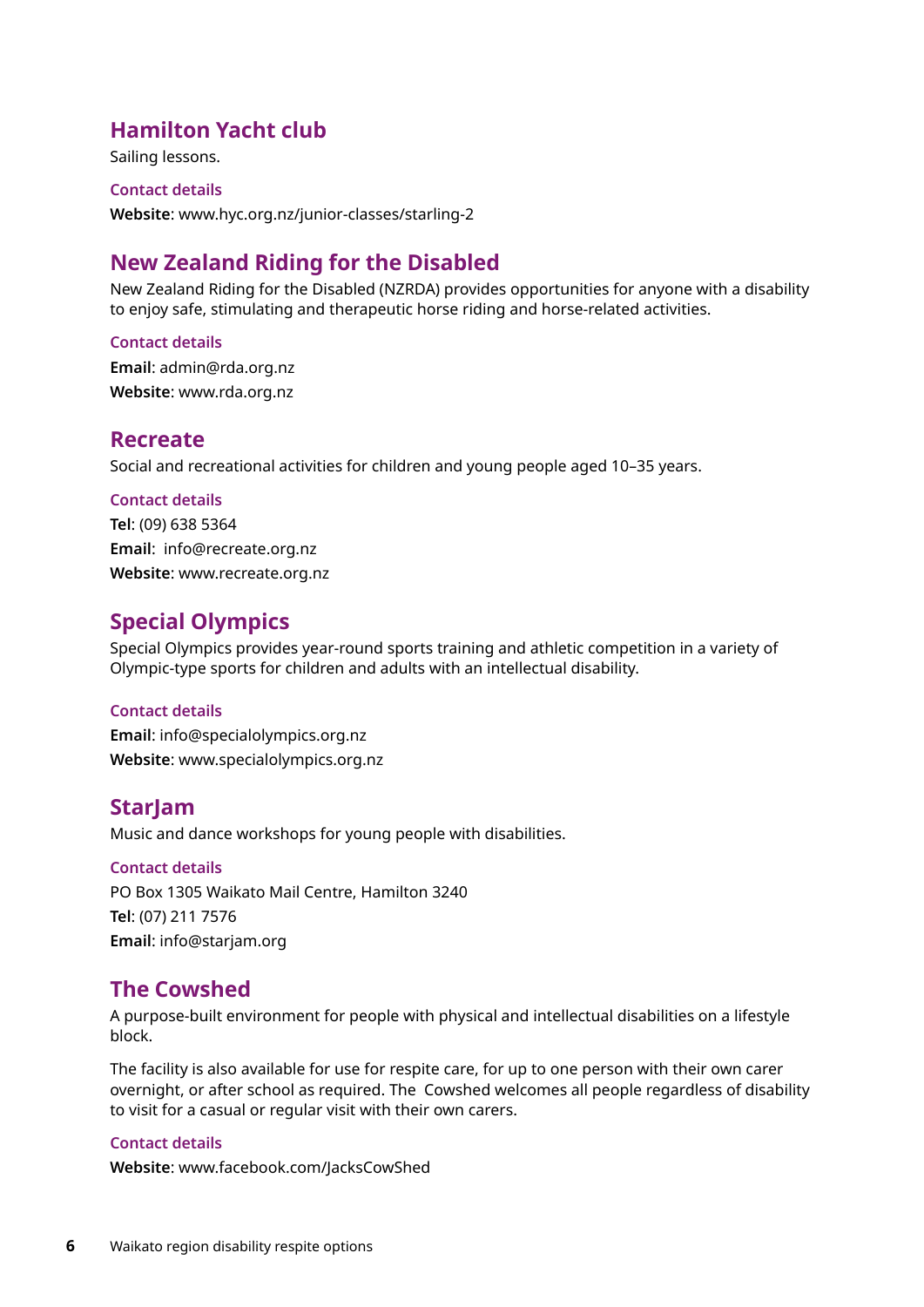## **Relief carers, support workers, natural supports**

## **Family Whānau Support**

A support worker 'buddy' who offers regular respite hours, either at home or in the community.

#### **Contact details**

Please contact your NASC for more information.

## **Geneva Healthcare**

Geneva Healthcare can provide flexible options for support.

#### **Contact details**

**Tel:** 0800 Geneva (0800 436 382) **Email:** info@genevahealth.com

## **Manawanui e-Mploy Recruitment**

An online platform where you can advertise for permanent, part-time, contract or temporary staff or find employees online. Payroll services are also offered.

#### **Contact details**

**Tel**: 0508 462 427 **Email**: info@incharge.org.nz **Website**: http://manawanui.org.nz/services/e-mploy

## **MyCare**

An online platform where the people willing to help can meet the people needing help. Find and employ support workers and volunteers on a secure website.

#### **Contact details**

**Tel**: 0800 677 700 **Email**: hello@mycare.co.nz **Website**: www.mycare.co.nz

## **Neighbourly**

An online community to help you connect with people in your community who would like to offer support or care.

#### **Contact details**

**Website**: www.neighbourly.co.nz

## **NZCare Disability**

NZCare's respite services support you to take a supported break away from your usual environment.

#### **Contact details**

Level 1, 60 Hugo Johnston Drive, Penrose, Auckland 1149 **Tel**: (09) 526 3570 or 0800 300 114 **Website**: www.healthcarenz.co.nz